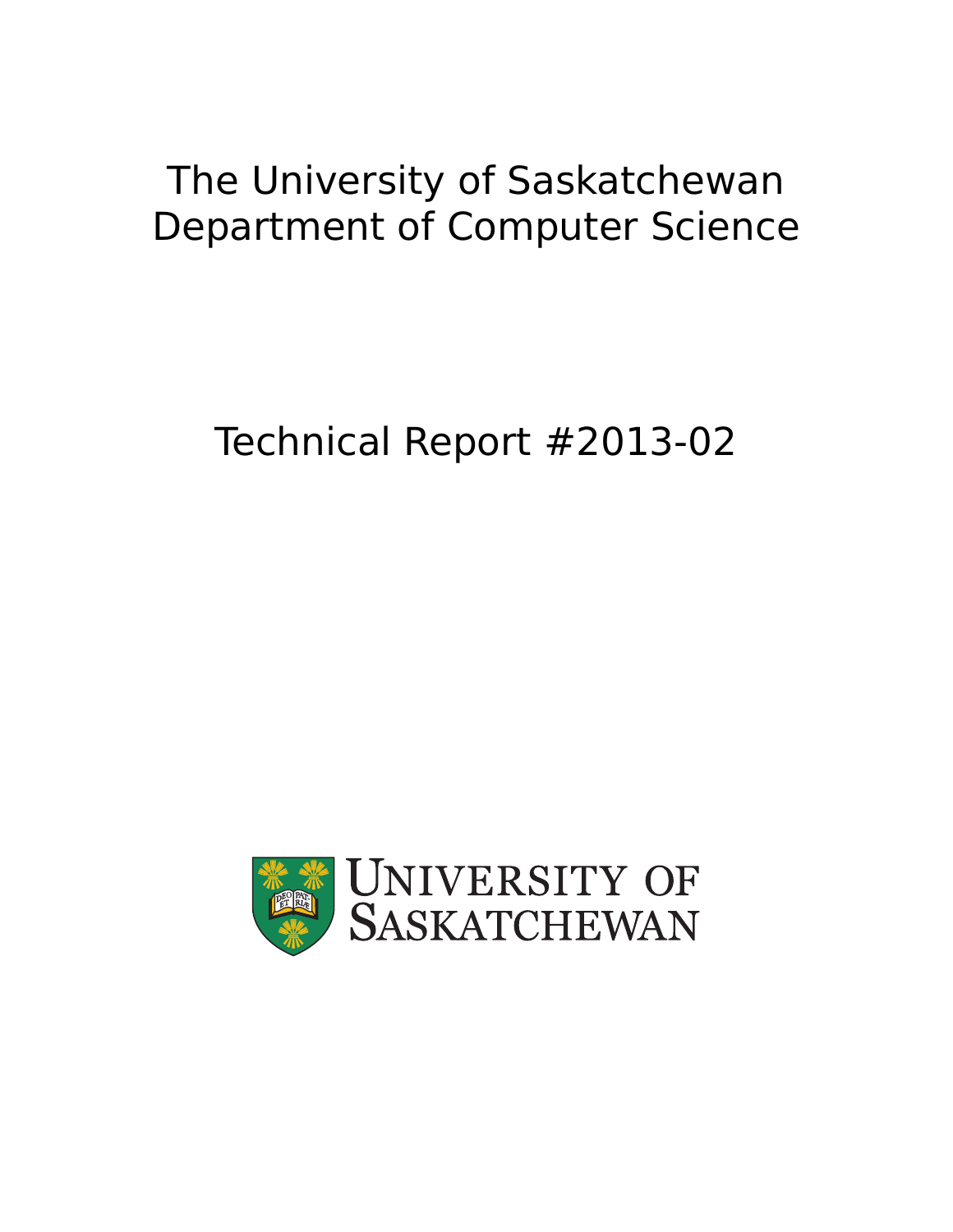### Adaptive Bug Classification for CVE List using Bayesian Probabilistic Approach

Mohammad Masudur Rahman, Shamima Yeasmin Computer Science, University of Saskatchewan, Canada {mor543, shy942}@mail.usask.ca

*Abstract*—Software bug classification is a precondition for bug fixation and it plays a vital role in software maintenance. It is found that bug fixation often takes long due to the distribution of misclassified or non-classified bugs by the triager among the developers. In this paper, we propose an adaptive bug classification approach on *CVE* dataset that involves two Bayesian classifiers such as Naive Bayes and Bayes net, and takes adaptive decision for classification. Naive Bayes is a classification algorithm which adopts a naive approach regarding class conditional distribution during classification and assumes that all the features of a sample are conditionally independent given the class label. Bayes net is a graphical representation of a set of random variables and their conditional dependencies via a directed acyclic graph. It can be used for knowledge representation as well as classification. Exploiting the domain knowledge about the bug class, we conduct the experiments from two different view points - group-based approach and general approach. In case of groupbased approach, both classifiers are learned using the bug groupspecific samples and selected features from five groups. In case of general approach, 28,266 bug samples and 64 bug features are considered. Experiments show that Bayes net classifier has more potential than Naive Bayes for classification with *CVE* dataset and therefore it is preferable. However, it is also found that Naive Bayes classifier performs fairly well in *CVE* bug classification due to its simplistic concept and less number of parameters.

*Index Terms*—Software bug classification; Bayes net; CVE; Conditional independence; ExTax.

#### I. INTRODUCTION

Software bug classification is a precondition for bug fixation and it plays a vital role in software maintenance. Once a bug is reported, the triager  $1$  tries to assign it to the available and interested developer for fixation. However, it is found that bug fixation often takes long specially when the bug assignment is not appropriate for the developer. Each developer has own set of skills. So, when the triager assigns a bug that requires skills beyond the skill matrix of the developer for fixation, then the bug either gets an improper fixation or a delayed fixation by the developer. This often results into a reopening of the bug which is a costly operation for software maintenance (Fig. 1: Software Bug fixation cycle). This is the case when triager distributes misclassified or non-classified bugs. So, bug classification is an essential task and it can help the triager to correctly assign the bugs to the appropriate developers according to their expertise and interests, and thus, it can reduce the bug fixation time and cost.

Most of the existing approaches for software bug classification are necessarily subjective, manual or semi-automated

<sup>1</sup>The person who assigns bug to the developers

[7]. Billah and Roy [8] propose a framework,  $ExTax$ , for extensible bug classification on CVE [4] dataset which is a collection of common security and vulnerability issues of different security tools, software repositories and databases from all over the world. They propose 22 bug classes under 5 groups considering 64 bug features. They extract features manually and classify 25,357 bugs in a semi-automated way; however, they do not apply any machine learning technique in their approach. Actually, to the best of our knowledge, no machine learning technique is used against CVE dataset for bug classification which motivated us to investigate the performance of a machine learning technique such as Bayesian Probabilistic approach for bug classification in this dataset.

In this paper, we propose an adaptive bug classification approach on CVE dataset that involves two Bayesian classifiers (e.g., Naive Bayes, Bayes net) and takes adaptive decision for classification. We also conduct a comparative study between those two classifiers. While Naive Bayes assumes conditional independence among the bug features, Bayes net exploits the dependency relationships among them for bug classification. They also help us to perform insightful analysis of the characteristics of dataset and to explore significant facts about the problem domain . Throughout this research, we try to answer three research questions related to bug features and their implications, the effectiveness of our approach etc. They are- (1) Are the bug features conditionally independent of each other given the bug classes? If not, what are those dependencies and how are they influencing in the classification? (2) In case of our dataset, the bug features are manually extracted and it contains missing feature values for most of the samples; however, we can not discard those samples for obvious reasons. So, which expected values of those features do maximize the bug classification accuracy? (3) How much effective is the Bayesian probabilistic approach for CVE bug classification?

We reuse the proposed classification scheme and the bug features extracted by Billah and Roy [8] in our experiment. We conduct the experiments from two different view points. In the first case, the proposed approach uses domain knowledge for feature selection for each group and applies both Naive Bayes and Bayes net for classification. It learns the Bayes net structure using different local score based search algorithms, and estimates the parameters for each group individually. In this case, we got 81.38% and 78.15% average classification accuracy for each group for Naive Bayes and Bayes net clas-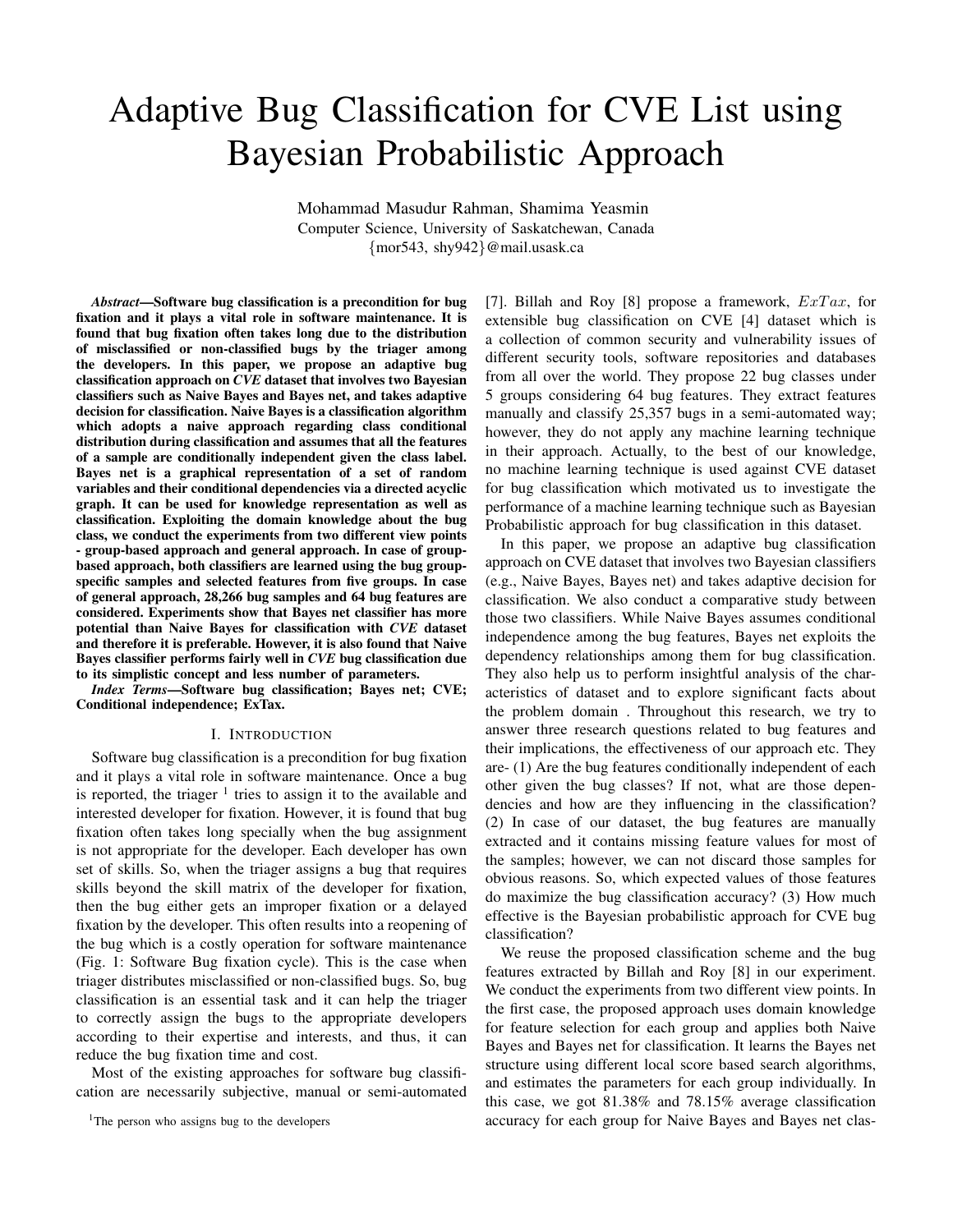

Fig. 1. Software Bug fixation cycle

sifier respectively. In the second case, our approach considers all 64 features associated with different groups and learns a single model for Naive Bayes classifier. It also learns a single Bayes net comprising 65 nodes. The idea is to disregard the feature selection concept, and explore and exploit the hidden dependency relationships among all the features for bug classification. In this case, we got 80.64% and 81.50% classification accuracy for Naive Bayes and Bayes net respectively. Moreover, we delved deeper and found that the assumption of conditional independence among the bug features for Naive Bayes classifier works fairly well against it low cost training, and the feature selection concepts can significantly improve the classification accuracy through imposing a few constraints on the features. We also noted that the learned Bayes nets provide better classification accuracy than naive Bayes for increased number of samples with a compromise in training cost; moreover, they also help us to explore and reason about different facts related to the bug features and the classes.

The rest of the paper is structured as follows. Section II focuses on the brief literature review, Section III describes details of the dataset we used and Section IV discusses about our proposed bug classification approach. Section V elicits the experimental results and Section VI concentrates on the overall results and the implications of our findings. Section VII discusses about our future plans with this work and finally, Section VIII summarizes the whole paper.

#### II. BACKGROUND

Existing studies on bug classification can be divided into two broad categories - subjective approach which relies on human discretion or judgement and objective approach which emphasizes on methodology generalization through some fixed rules. Seaman et al. [14] aggregate historical data to model defect taxonomy and propose a subjective and extensible approach for bug classification. However, the approach is completely manual.

Nakamura et al. [12] present a methodology of defect analysis that involves investigating the defects in the source

code level. Knuth [11] proposes an approach for TEX error classification. However, both of the approaches are highly subjective and require expert knowledge about defect analysis.

Another subjective taxonomy is Unix Security Taxonomy by Aslam [6]. He enlists the defects leading to security problems in UNIX operating system in a hierarchical manner. In hierarchical taxonomy, defect classes are organized in several levels and any class generalizes a set of classes from the level below it.

To characterize software defect types, Chillarege et al. [9] propose a defect classification scheme called *Orthogonal Defect Classification(ODC)* which captures semantic information from defect description. The scheme assigns attributes to a defect and represents the defect in a n-axis Cartesian coordinate system where each attribute refers to an axis. ExT ax framework by Billah and Roy [8] exploits the *ODC* idea of objective interpretation and defect representation as a point in n-dimensional system. It also borrows the idea of hierarchical representation of bug taxonomies [6] and extensible bug taxonomy [14] which make it a framework considering both subjective and objective aspects during bug classification. Our research is influenced by this framework as we reuse its subjective interpretation of bug groups, classes and attributes. However, our approach contrasts with  $ExTax$ by applying machine learning approach for classification. It also considers two view points for classification (e.g., groupbased and general) exploiting the domain knowledge about bug classes and features.

In a recent study, Neelofar et al. [13] use multinomial Naive Bayes classifier on 29,000 BugZilla samples from Eclipse and Mozilla and extract features using *Chi Square* and *TFIDF* algorithms. Their approach shows an average classification accuracy of 83%. In our research, we use both Naive Bayes and Bayes net for bug classification on a different dataset and more importantly we manipulate the causal or dependence relationships among the bug features for better classification and insightful analysis of the dataset.

#### III. DATASET

In our research, we use *CVE List* [4] as the dataset which is a collection of 61,894 reported incidents about security vulnerabilities and exposures of different security tools, software repository, database etc from all over the world. However, we use a subset of 25,350 defects for the experiment which are manually classified by Billah and Roy [8]. It needs to be mentioned that they classify several samples under multiple classes. Let us consider that a sample is classified under class *C1* and *C2*. We consider it two separate samples under class *C1* and *C2* and thus, we get a set of 28,266 samples. The idea is to investigate the applicability and the performance of the machine learning approach such as Bayesian probabilistic approach on the same dataset for bug classification. In the following sections, we discuss different important characteristics of our dataset.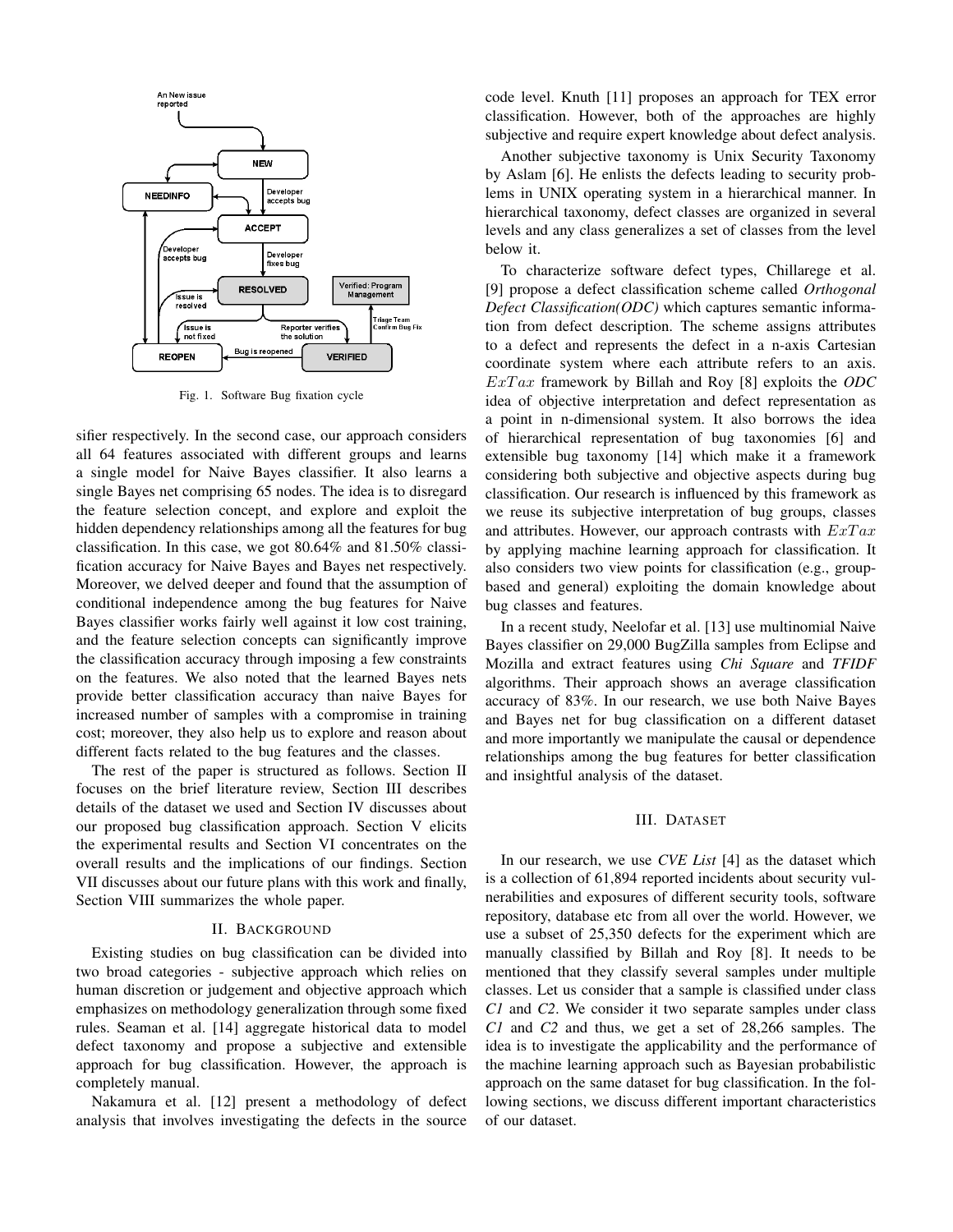| Group (Level 1)                      | #Class         | Class (Level 2)                   |                                    |
|--------------------------------------|----------------|-----------------------------------|------------------------------------|
|                                      | 3              | Value Representation Defect (C.1) | Value Offset Defect (C.2)          |
| Computation $(C)$                    |                | Undefined Outcome (C.3)           |                                    |
| Logic $(L)$                          | 8              | Improper Checks (L.1)             | Improper Terminal Conditions (L.2) |
|                                      |                | Wrong Operation (L.3)             | Flaws in Algorithm (L.4)           |
|                                      |                | Performance Issues (L.5)          | Improper Exception Handling (L.6)  |
|                                      |                | Control Flow Error (L.7)          | Design Non-conformance (L.8)       |
| Memory (M)                           | $\overline{4}$ | Invalid Memory Reference(M.1)     | Improper Deallocation (M.2)        |
|                                      |                | Memory Leaks (M.3)                | Over/Underflow (M.4)               |
| Data, Interface and Input/Output (D) |                | Interface Mismatch (D.1)          | Data Mismatch $(D.2)$              |
|                                      |                | Improper Input Validation (D.3)   | Missing or Extra Input (D.4)       |
|                                      |                | Improper Abstraction (D.5)        |                                    |
| Synchronization (S)                  |                | Prohibitive States (S.1)          | Improper Sequencing (S.2)          |

TABLE I BUG GROUPS AND CLASSES

#### *A. Bug Classes and Class hierarchy*

Billah and Roy [8] propose two level classification for *CVE* dataset where level one ensures the subjectivity<sup>2</sup> and level two ensures objectivity<sup>3</sup> of the bug classification simultaneously. In our research, we also consider two level classification where level one class (group) information for a bug comes in the form of domain knowledge (a.k.a., subjective interpretation of the bug) and level two class information comes from machine learning classifiers. Our dataset has five groups or level one classes- Computation (C), Logic (L), Data interface and Input/Output (D), Memory (M) and Synchronization (S). Each bug group contains several bug classes which interpret the group from objective point of view. The dataset contains 22 classes in total under five groups. Table I shows the bug groups and their corresponding bug classes of our dataset. For example, Logic (L) is a bug group, and *Flaws in Algorithm (L.4)* is a bug class under the group and it is interpreted by some fixed rules.

#### *B. Bug Features*

Each bug class of the dataset is characterized by several bug features and we consider 64 features in total for 22 bug classes. Table VI in Appendix shows the bug features. From Table VI, we can see that each bug group contains fixed number of features under its classes. The classes under Logic (L) and Synchronization (S) groups contain the maximum and minimum number of features respectively. We also note that a bug can be classified under multiple bug classes, but not under multiple groups; that means, during classification, bug groups (level one) are mutually exclusive, but, bug classes (level two) are not.

Generally, bug description is written in natural language text and bug feature extraction is a non-trivial task which is often done manually taking help from domain experts. In this research, we use the extracted features by Billah and Roy [8], and each feature value represents the boolean response of a particular incident related to the bug. For example, the classes under Logic (L) group contain a bug feature -*Missed to save a value* which has a value of *yes*(1) or *no*(0). Thus, all the feature values for our dataset are drawn from binary distribution.

<sup>2</sup>subjective interpretation of bug

<sup>3</sup>a set of formal rules to characterize the bug

TABLE II BUG SAMPLES STATISTICS

| <b>Bug Group</b>          | #TS <sup>1</sup> | # $SCFV2$ | #SCMV <sup>3</sup> | PSCMV <sup>4</sup> |
|---------------------------|------------------|-----------|--------------------|--------------------|
| Computation $(C)$         | 89               |           | 86                 | 96.62%             |
| Logic $(L)$               | 3.499            | 217       | 3.282              | 93.80%             |
| Memory (M)                | 4.704            | 831       | 3873               | 82.33%             |
| Data, Interface & I/O (D) | 18.292           | 6.722     | 11.570             | 63.25%             |
| Synchronization (S)       | 1.682            | 185       | 1497               | 89.00%             |
| All Groups                | 28.266           | 7.958     | 20,308             | 71.84%             |

<sup>1</sup> Total samples

<sup>2</sup> Samples containing all feature values

<sup>3</sup> Sample containing missing feature values

<sup>4</sup> Percentage of samples containing missing feature values

#### *C. Bug Sample Statistics*

Table II shows detailed statistics about the bug samples, missing feature values etc from different bug groups. From Table II, we can see that the dataset contains 18,292 samples from *Data, Interface and I/O (D)* group whereas only 89 samples from *Computation (C)* group. So, there is quite an unequal distribution of samples. As the bug features are manually extracted, a major portion of the samples contain missing values. We find that about 71.84% of the total samples have one or more features containing missing values. We try to analyze a few bug sample descriptions against the missing feature values in the dataset and find that it is a non-trivial task to populate all feature values from the bug report. Thus, missing feature value is a common issue for manual feature selection. However, we deal with it satisfactorily which we discuss in Section IV-E.

#### IV. ADAPTIVE BUG CLASSIFICATION FOR CVE LIST USING BAYESIAN PROBABILISTIC APPROACH

Our proposed approach can take adaptive decision for classification based on available information about the bug samples. Here, we use two Bayesian classifiers- Naive Bayes and Bayes net and consider two view points for classification- group based approach and general approach. Fig 2 shows different steps and modules involved into our proposed approach. In the next few sections, we describe them in detail.

#### *A. Naive Bayes Classifier*

Naive Bayes classifier is a classification algorithm which adopts a naive approach regarding class conditional distribution during classification and it assumes that all the features of a bug sample are conditionally independent given the class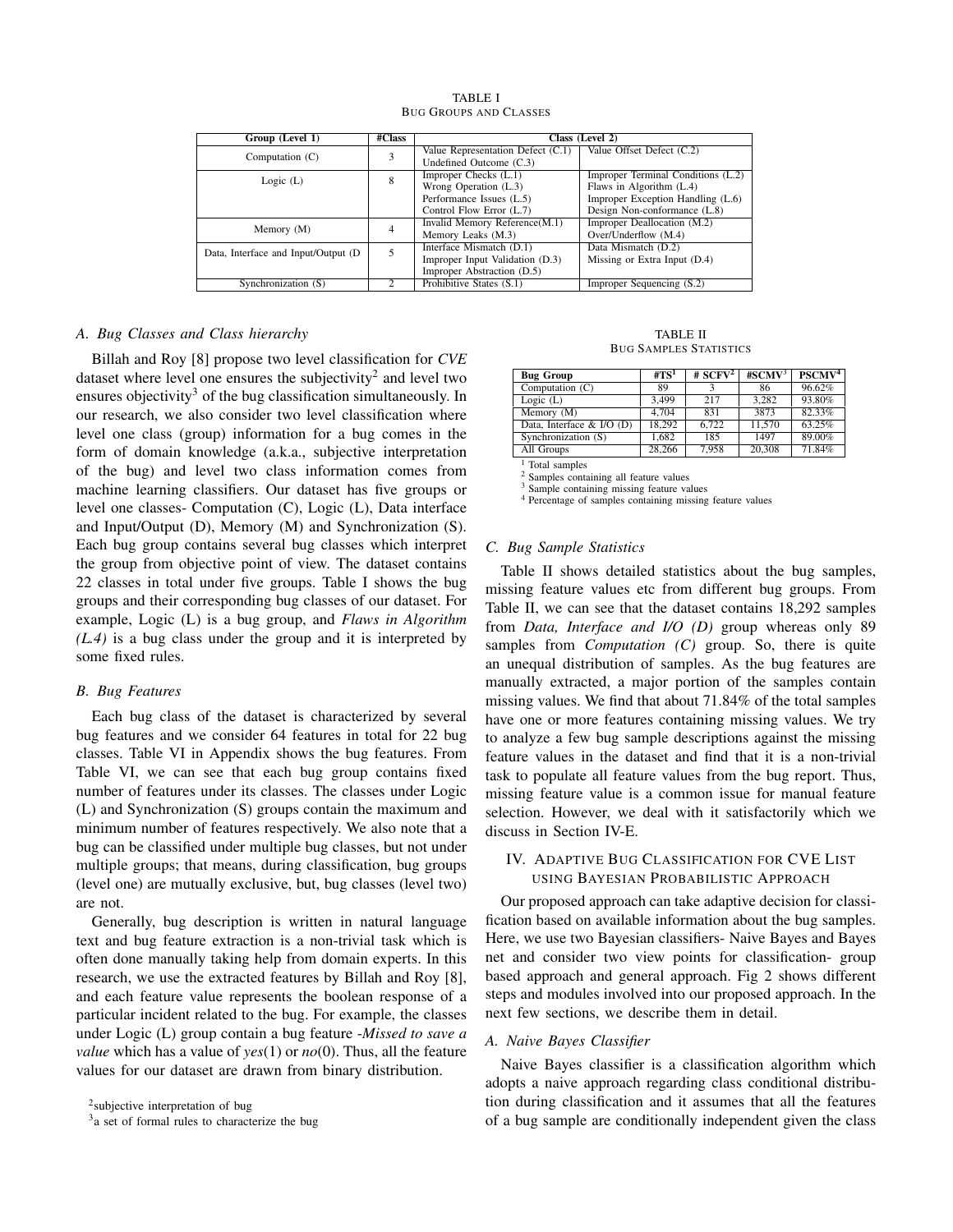

Fig. 2. Schematic Diagram of Proposed Approach for Bug Classification

label. However, if the assumption is not correct, it still works well. Because it has a limited number of parameters to estimate which make it immune to overfitting. There are two steps in the classification with Naive Bayes classifier-model fitting and using the model for posterior prediction.

*1) Model Fitting:* The first step with Naive Bayes classification is to develop the model for the classifier. It involves estimating certain parameters like maximum likelihood (ML) or maximum aposteriori (MAP). If we consider a training set containing *C* classes with *D* features, then the log-likelihood of the training data given the parameters  $\theta$  can be calculated using the following equation.

$$
\log p(Data|\theta) = \sum_{c=1}^{C} N_c \log \pi_c + \sum_{j=1}^{D} \sum_{c=1}^{C} \sum_{i:y_i=c} p(x_{ij}|\theta_{jc}) \tag{1}
$$

Here, the expression can be decomposed into a series of terms concerning  $\pi$ , the class prior and *DC* terms containing the  $\theta_{ic}$ 's, the likelihood of class features. Thus, we can estimate the maximum likelihood of class prior,  $\hat{\pi}_c$ , as the following:

$$
\hat{\pi}_c = \frac{N_c}{N} \tag{2}
$$

where,  $N_c = \sum_i I(y_i = c)$  is the number of samples in class c. We also can estimate the ML of likelihood for each feature considering a distribution; in our case, all features are binary and therefore we assume  $x_j | y = c \sim Ber(\theta_{jc})$ . Thus, we get the MLE for likelihood of each feature using the following equation.

$$
\hat{\theta}_{jc} = \frac{N_{jc}}{N_c} \tag{3}
$$

Calculation of MLE parameters for class prior and likelihood of data (features) are quite simplistic and involves empirical counting. However, the model comprises of MLEs is often prone to overfitting and may perform badly when it observes the testing samples that are unlikely. Therefore, we need to perform smoothing operation on the empirical counts. To perform smoothing and make the model immune to overfitting, we consider a conjugate  $Dir(\alpha)$  prior for  $\pi$ and a conjugate  $Beta(\beta_0, \beta_1)$  prior for  $\theta_{jc}$ . They add pseudo parameters to the empirical counts due to their conjugacy attributes. Thus, we can estimate the MAP parameters using the following equations.

$$
\hat{\pi}_c = \frac{N_c + \alpha_c}{N + \alpha_0} \tag{4}
$$

$$
\hat{\theta}_{jc} = \frac{N_{jc} + \beta_1}{N + \beta_0 + \beta_1} \tag{5}
$$

Here,  $\alpha_0$ ,  $\alpha_c$ ,  $\beta_0$ ,  $\beta_1$  are pseudo parameters. As a simple guess, we consider uniform priors for all classes and features and therefore,  $\alpha_0 = \alpha_c = \beta_0 = \beta_1 = 1$ .

*2) Prediction with the model:* Once the model is developed, we use it for posterior prediction using the following equation where the point estimates such as MLE or MAP are plugged in.

$$
p(y = c|x, D) \propto \hat{\pi}_c \prod_{j=1}^{D} (\hat{\theta}_{jc})^{I(x_j=1)} (1 - \hat{\theta}_{jc})^{I(x_j=0)}
$$
 (6)

Here  $\hat{\pi}_c, \hat{\theta}_{jc}$  are the point estimates and will be replaced by MLE or MAP estimation for classification. Basically, we determine the  $\hat{c}^{MAP}$  using Equation 9 to determine the class of a bug sample.

#### *B. Bayes Net Classifier*

Bayes net is a graphical representation of a set of random variables and their conditional dependencies via a directed acyclic graph. Here, the random variables are denoted by nodes and their conditional dependencies are denoted by connecting edges. The edges can be directed or undirected. If there is no edge between two nodes, that means they are conditionally independent whereas if there is an edge, that means they are conditionally dependent. For example, Fig. 3 shows a Bayes net where the attributes  $(A_1, A_2, A_3)$  are conditionally dependent on class node C. Bayes net is often termed as *belief networks* or *causal networks*.

As Bayes net structure encodes the important probabilistic relationships among the random variables, its structure can be learned and parameters can be estimated to use for inferencing about a set of variables in the net when another set of variables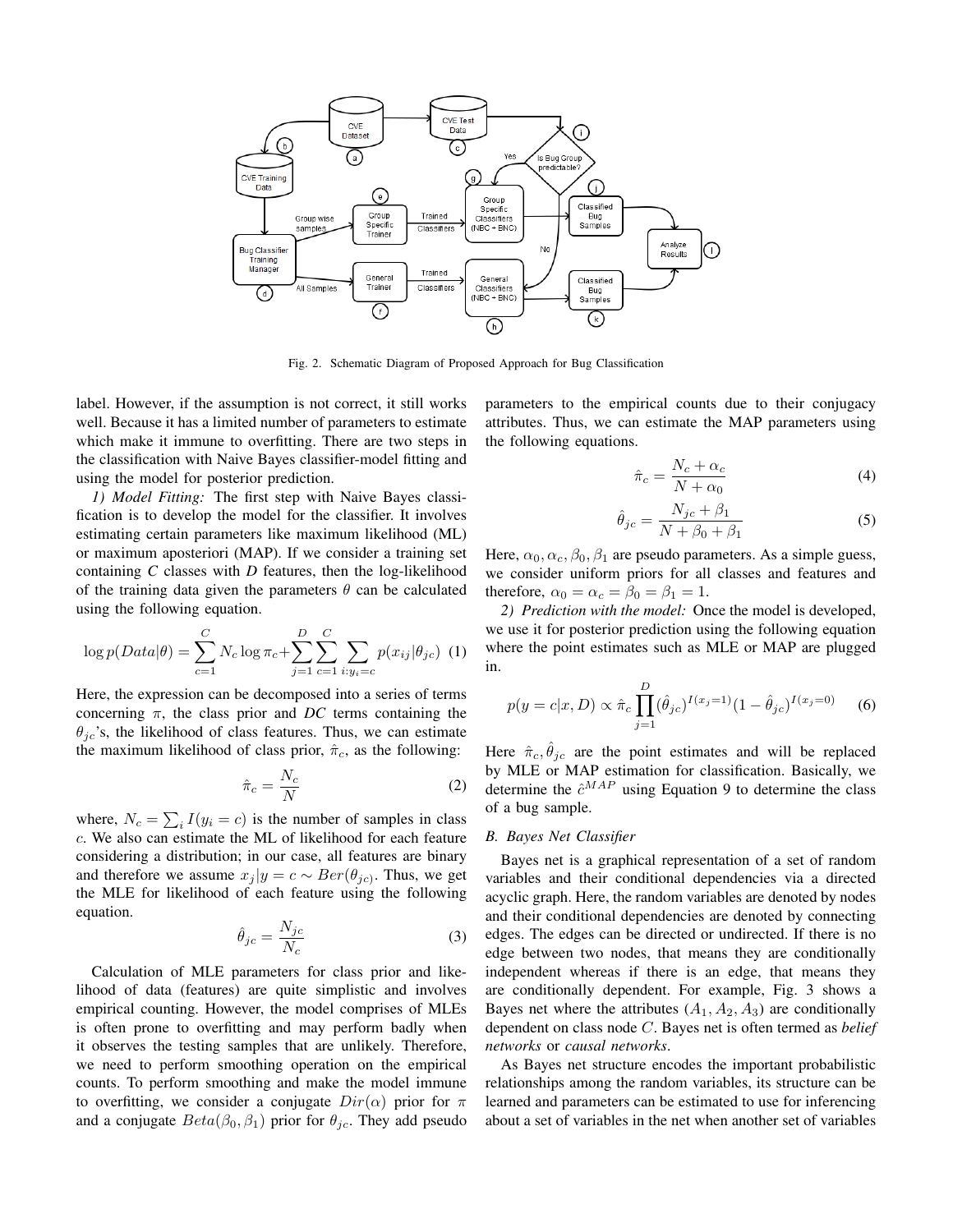are given. Thus, it can be used for classification. Using Bayes net as a classifier involves three steps - learning structure, learning parameters and prediction (inference) with Bayes net.

*1) Learning Bayes net structure:* In our approach, we consider Bayes net as a directed acyclic graph and we use several local score-based search algorithms for learning the structure such as *K2, Hill-climbing, Tree-augmented Naive Bayes (TAN), Simulated annealing* etc. The idea behind the multiple search algorithms is to determine which algorithm provides the structure that best reflects the data characteristics. Here, we describe those algorithms in brief.

*a) K2:* It is a greedy search algorithm used for learning when the total ordering such as parents, children are known in advance. These ordering can be used to reduce the search space. The algorithm starts learning with a list of nodes that have no parents. It then adds the parent nodes that increase the total score of the network. When any parent addition does not increase the total score, it stops adding the parent nodes [2] and finalizes the structure.

*b) Hill-climbing:* It is a greedy algorithm that adds a neighbour node to the structure that improves the total score of the network. However, this greedy behaviour often leads to several problems like *local maxima, plateau, ridges* etc and the model results into a non-optimal model [2].

*c) Simulated annealing:* This algorithms solves the *local maxima* problem of *hill-climbing* algorithm. It does not move to the neighbour structure containing highest score always, rather it follows a stochastic way for switching. It switches to a neighbour structure containing the highest score with a probability of  $p$  and performs a random walk to another node with a probability of  $1-p$  [3]. This stochastic behaviour helps the model to escape the local maximum and find a global maximum.

*d) Tree augmented search (TAN):* . The algorithm starts searching with an initial Bayes net structure of Naive Bayes classifier. It forms a maximum weighted spanning tree by adding edges among the attribute nodes and the tree is formed using *Chow and Liu* algorithm [10].

For all search algorithms, we use well known *Bayes score* as the metric for scoring function. Thus, each algorithm selects the best network, G, based on its posterior probability given the training data as stated by the following equation.

$$
p(G^k|D) = p(D, G^k)/p(D) \tag{7}
$$

Here,  $P(D)$  is the normalization constant which does not depend on the Bayes net structure. So, the relative posterior probability,  $p(D, G^k) = p(D|G^k)p(G^k)$  is often used for model selection where  $p(D|G^k)$  is the marginal likelihood of the network and  $p(G<sup>k</sup>)$  is the prior assumption about the network. We consider a uniform prior for all networks.

*2) Estimating Bayes net parameters:* Once the Bayes net structure is learned and selected, we construct the *conditional probability table* for each node in the graph. We manipulate the graph structure for the computation. Bayes net follows the Markov property; that means each node is conditionally independent of its non-descendants given the parents. Thus the



Fig. 3. Bayes Net Example

joint probability distribution of the network can be obtained using the following equation.

$$
p(X_1, X_2, ... X_n) = \prod_i p(X_i | pa(X_i))
$$
 (8)

Here,  $pa(X_i)$  represents the parent of node of  $X_i$ . We use the point estimates such as MAP and ML following equation 5 and 4 to calculate the conditional probability for the nodes in the graph.

*3) Bayes net for classification:* After the Bayes net is selected and the network parameters are learned, it can be used for classification. The idea is to exploit the joint probability distribution of Bayes net (which can be found using Equation 8) to calculate the posterior prediction of a class for a given sample using the following equation.

$$
\hat{c}^{MAP} = \underset{c}{argmax} [p(Data|\theta)p(\theta)] \tag{9}
$$

Here,  $\theta$  represents the learned parameters from Bayes net and Data represents the sample features. Thus, Bayes net is basically a Bayesian classifier with reduced computation effort and better support against overfitting.

#### *C. Group Based Approach for Classification*

Subjective interpretation of the bug is often helpful for bug classification or bug fixation [8]. In our classification approach, we are interested to manipulate it during classification. We consider level one classes or groups as the subjective views of the original bug classes. The idea is, if the group of a bug sample can be predicted from its title or description text, then it should be classified using group-based classification approach, otherwise it will be classified using general approach. The triager will be responsible to derive the group related information of a bug sample based on the bug sample content and his/her domain expertise. In group based approach, we consider five groups - Computation (C), Logic (L), Memory (M), Data, Interface and I/O (D) and Synchronization (S), and develop five group-based classifiers (Fig  $.2-(g)$ ). Each groupbased classifier contains one naive Bayes and one Bayes net classifier and we select a subset of 64 bug features for each group. We analyze the complete dataset and perform attribute selection based on our observation and the feedback of the domain experts for each group.

Table III shows the detailed statistics about the bug classes, features and parameters for the group-based classifiers. Here, we can see that the Naive Bayes classifier for Memory (M) group needs to learn 52 model parameters whereas a Bayes net of the same group needs to learn 13 CPTs. Fig. 4 and Fig. 5 show the learned Bayes nets for Computation (C) and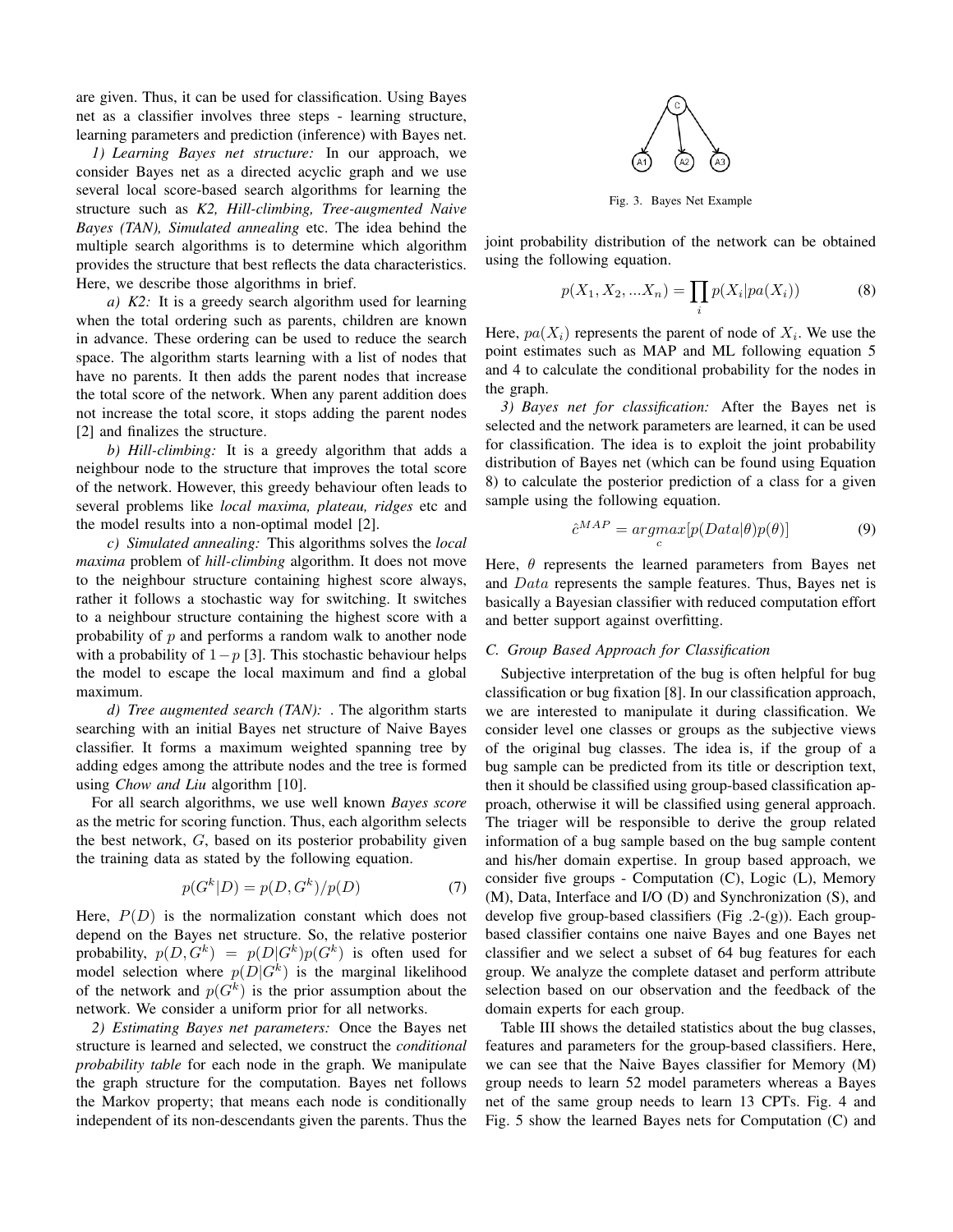| <b>Bug Group</b>             | #BC <sup>1</sup> | # $BF^2$ | # $PNR3$ | #CPTBN <sup>4</sup> |
|------------------------------|------------------|----------|----------|---------------------|
| Computation $(C)$            |                  |          | 24       |                     |
| Logic $(L)$                  |                  | 28       | 232      | 29                  |
| Memory (M)                   |                  |          | 52       | ר ו                 |
| Data, Interface $\&$ I/O (D) |                  |          |          |                     |
| Synchronization (S)          |                  |          |          |                     |

TABLE III GROUP BASED CLASSIFICATION

<sup>1</sup> Bug classes under the group

<sup>2</sup> Bug features selected for the group

<sup>3</sup> Parameters to be learned for Naive Bayes classifier

<sup>4</sup> CPTs to be calculated for selected Bayes net.



Fig. 4. Computation (C) Group Bayes net



Fig. 5. Synchronization (S) Group Bayes net

Synchronization (S) groups that are learned by *TAN* search algorithms and we used for group-based bug classification.

#### *D. General Approach for Classification*

General approach for classification is used when the group specific information about the bug sample is not available. In case of general-approach classifier, we consider all 64 bug features and 22 classes (level two) proposed by Billah and Roy [8] and develop a naive Bayes classifier and a Bayes net classifier (Fig. 2-(h)). For naive Bayes classifier, the model learns 1430 model parameters whereas the Bayes net learns 65 conditional probability tables.

#### *E. Handling Missing Values*

The dataset has about 71.84% samples that contain one or more missing feature values. We use *Weka* to perform training and testing with our classifiers applying 10-fold cross validation. *Weka* replaces the numerical missing values with the global means; so, in both naive Bayes and Bayes net, the missing feature values are *replaced* by the global means for the training and classification purpose.



Fig. 6. Computation (C) Group Classification Accuracy



Fig. 7. Logic (L) Group Classification Accuracy

#### V. EXPERIMENTAL RESULTS

In this section, we discuss about the experimental results obtained from the proposed classification approach (e.g., groupbased and general classification approach). Since the goal of this research is to conduct a comparative analysis between Naive Bayes and Bayes net classifiers for bug classification, our attempt is successful in overall and we find that Bayes net is preferable to Naive Bayes for our purpose. However, we analyze the classifier performance in terms of the following metrics.

- Classification accuracy (Recall)
- Cohen's Kappa statistics
- Area under ROC curve (AUC)
- Sample size vs accuracy curve
- Misclassification cost
- Bayes net Knowledge Exploration

#### *A. Classification Accuracy (Recall)*

For both approaches of bug classification, we calculated the classification accuracy for Naive Bayes and Bayes net classifiers. For Bayes net, we used four search algorithms for structure learning -K2, Hill Climbing (HC), Simulated Annealing (SA) and Tree Augmented Naive Bayes (TAN). Fig. 6, 7, 8, 9 and 10 show the classification accuracy of Bayes nets with different search algorithms and Naive Bayes classifiers for group-based approach. Here, we can see that Naive Bayes and Bayes net perform comparatively the same except Data, Interface and I/O (D) group. Here, Naive Bayes outperforms the Bayes net classifier. The maximum classification accuracy is found for Logic (L) group whereas the lowest accuracy is found for Computation (C) group.

Fig. 11 shows the classification accuracy for Naive Bayes and Bayes net classifiers for general approach based bug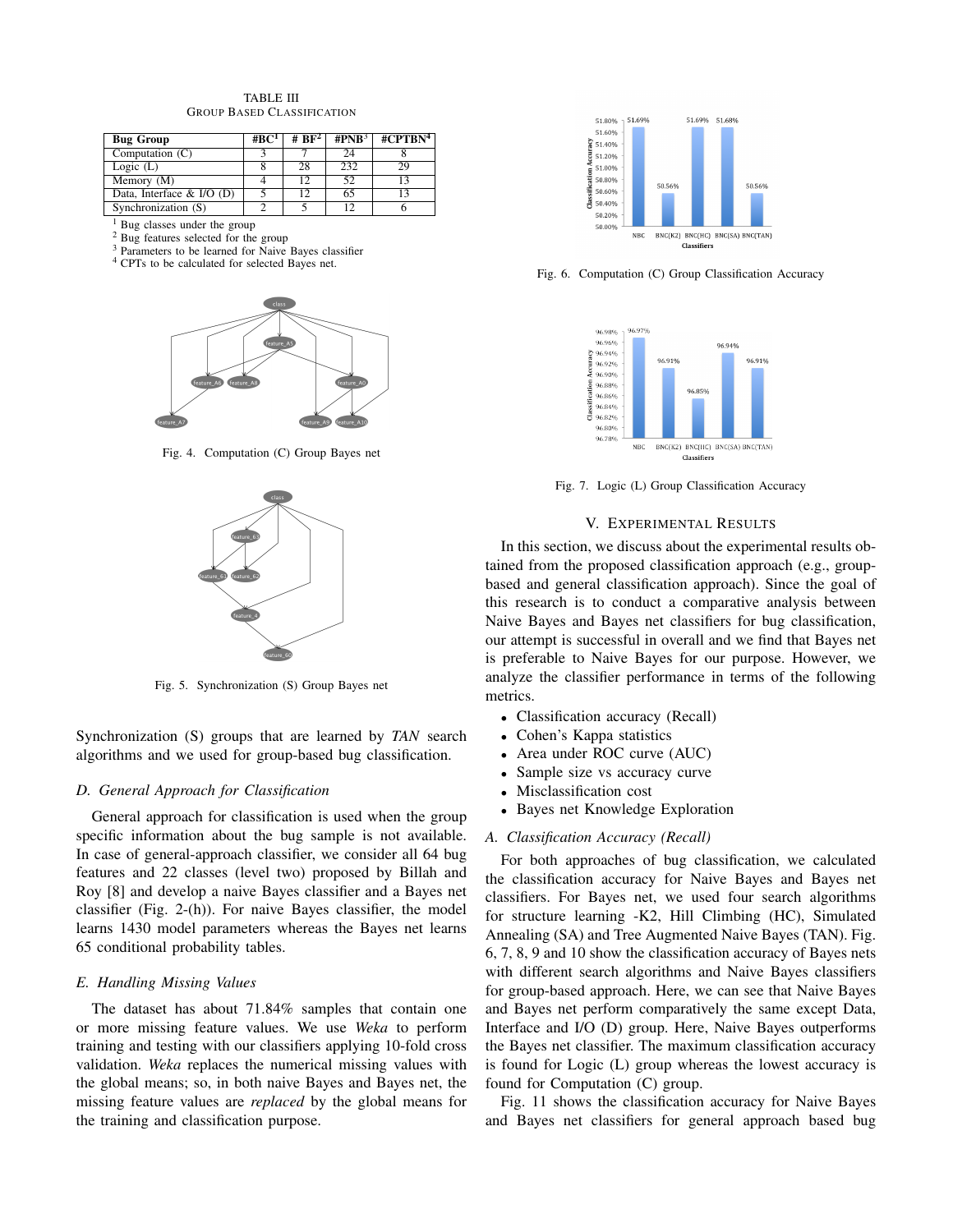

Fig. 8. Memory (M) Group Classification Accuracy



Fig. 9. Data, Interface, I/O (D) Group Classification Accuracy



Fig. 10. Synchronization (S) Group Classification Accuracy



Fig. 11. All Samples Classification Accuracy

classification. The approach considers all 28,266 samples disregarding the group specific domain knowledge. Here, Bayes net performs classification with 79.59%, 79.42% and 81.50% accuracy with K2, Hill-climbing (HC) and Tree Augmented Naive Bayes (TAN) search algorithms respectively and Naive Bayes classifier has an accuracy of 80.64%. Obviously, this is not a great improvement for Bayes net, but it shows that Bayes net is likely to perform better for large sample set which we observed also from another test involving different sample sizes.

TABLE IV KAPPA STATISTICS (GENERAL APPROACH)

| <b>Classifier</b> (All samples) | Kappa $(\kappa)$ |
|---------------------------------|------------------|
| Bayes net $(K2)$                | 0.7369           |
| Bayes net (HC)                  | 0.7349           |
| Bayes net (TAN)                 | 0.7592           |
| Naive Bayes                     | 0.7495           |

TABLE V KAPPA STATISTICS (GROUP-BASED APPROACH)

| <b>Classifier</b> | Kappa $(\kappa)(C)$ | Kappa $(\kappa)(L)$ |
|-------------------|---------------------|---------------------|
| Bayes net $(K2)$  | $-0.0103$           | 0.0655              |
| Bayes net (HC)    | 0.0000              | 0.0000              |
| Bayes net (SA)    | 0.0000              | 0.0000              |
| Bayes net (TAN)   | $-0.0137$           | 0.0663              |
| Naive Bayes       | 0.0000              | 0.0672              |

#### *B. Cohen's Kappa Statistics*

Cohen's Kappa is an important statistical measurement that represents how much the automated classification algorithm agrees with the actual classes of the bug samples. This is a value between 0 to 1 where 1 represents the complete agreement and 0 represents the total disagreement [5]. Table IV shows the *Kappa* statistic for Bayes net with different search algorithms and Naive Bayes classifiers. Here, the  $\kappa$ values are not significantly different and fall within the range of 0.61 to 0.80, that means, they all agree with the original bug classes strongly [5]. Table V shows the  $\kappa$  values for the classifiers of two groups. For convenience, we consider two extreme cases - Computation (C) and Logic (L).

From Table V, we can see that both Naive Bayes and Bayes net classifiers have very low  $\kappa$  values, that means, they barely agree with the original classes of the bug samples. Logic (L) group has a maximum classification accuracy of 96.97%, but has a  $\kappa$  value of 0.0672 which indicates poor agreement [5]. This may happen due to the limited number of bug samples under classification in the group-based approach (e.g., C has 89, L has 3499 samples), because for another group, D, we obtained  $\kappa = 0.5929$ .

#### *C. ROC Curve Area*

The Area under *ROC* curve (AUC) is also considered as an important metric for classification performance [1]. We calculated the area under *ROC* curve for each bug class and plot against different classifiers. Fig.12 shows the *AUC* plots for Bayes net and Naive Bayes classifiers from general approach where 22 classes are considered. Here, we can see that *AUC* values for the two classifiers are almost the same except two classes - *L8* with ID 11 and *M2* with ID 13. However, Bayes net has an average *AUC* value of 0.955 and Naives Bayes has 0.947; that means, both of the classifiers are excellent for testing, but Bayes net performs a little better than Naive Bayes [1].

#### *D. Sample Size vs Accuracy Curve*

We considered seven different sample sizes under general approach and calculated the classification accuracy measures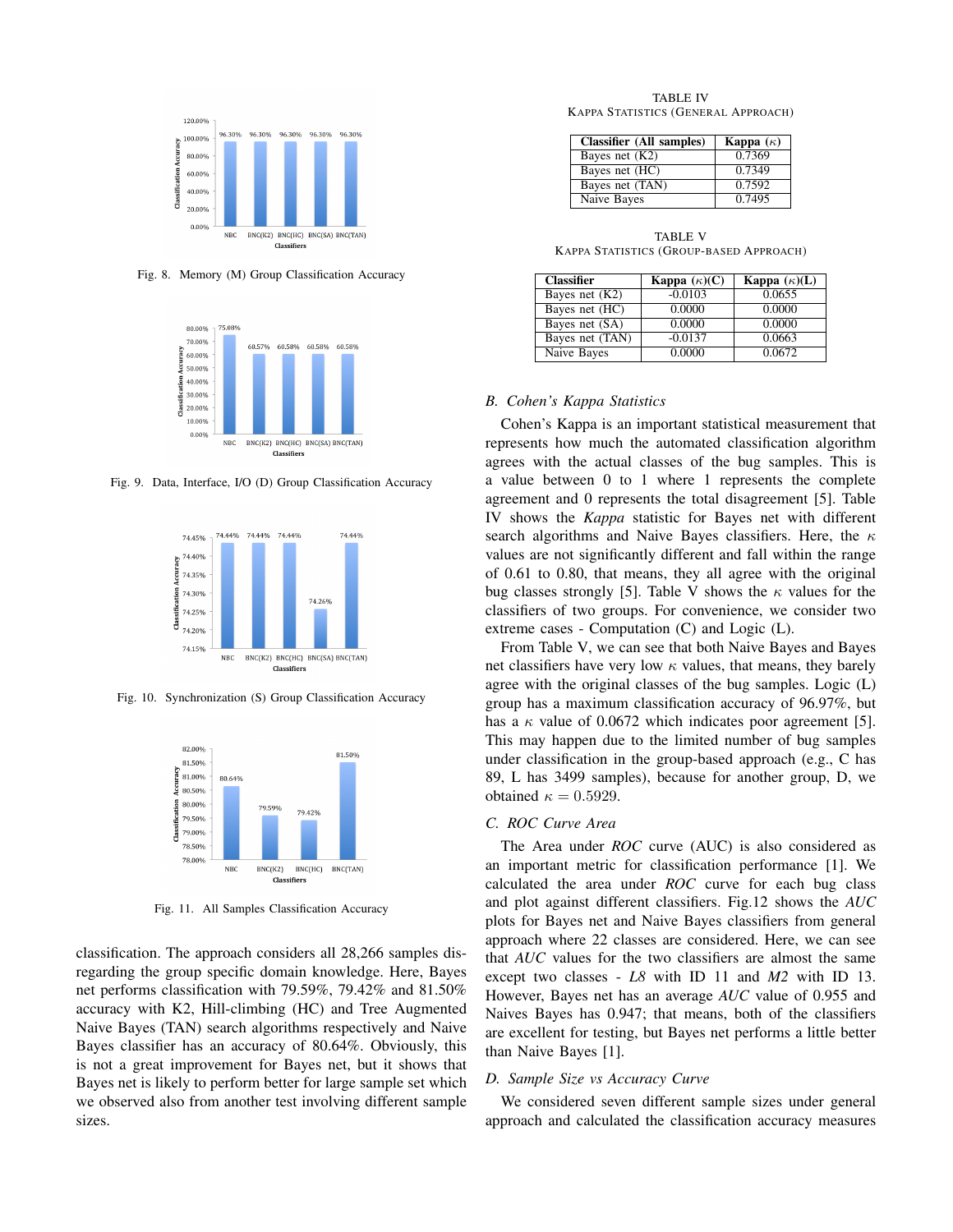

Fig. 13. Sample Size vs Classification Accuracy Curve

for both Bayes net and Naive Bayes classifiers. We found that with the addition of new samples, the classification accuracy increases slowly. However, we noted a decrease in the accuracy with 8000 and 12,000 sample sizes for both of the classifiers; this may happen due to the unequal distribution of the bug samples containing missing values in the dataset. Because, the sample set with 4000 samples contains no missing values and the set with 16000 samples contains 50% missing values. On the other hand, the target sample sets (i.e., 8000, 12000) contain about 42 ( $\lt 1\%$ ) and 4000 (33.68%) samples having missing feature values respectively. However, with the increase of sample size, this effect reduces for both classifiers. Fig 13 shows the classification accuracy against different sample sizes for Naive Bayes and Bayes net classifiers.

From Fig. 13, we can see that the classification accuracy for both classifiers increases with the addition of new bug samples; however, it increases for Bayes net a bit faster than Naive Bayes. Thus, the we got a final classification accuracy of 81.50% for Bayes net and 80.46% for Naive Bayes classifier.

#### *E. Misclassification Cost*

We calculated the cost of misclassification by the classifiers. In this research, we considered two levels for classification - groups (a.k.a subjective interpretation of bug class) and original classes (level two). The motivation behind bug classification is to aid the triagers and the bug fixers with sufficient information about the type or class of the bug samples. However, the classifier may fail to return the correct class for a sample; but, the costs of all misclassification errors are not same. Let us consider the original class of a bug sample is  $C1$ , but the classifier returns C3 which is another class within the same bug group. We considered this type of misclassification as a *minor* error; however, if it returns L4 which is a class from another group, then the cost is significant and we considered it as *major* error. Because, in the former case, bug assignment



Fig. 14. Sample Size vs Minor Misclassification Error



Fig. 15. Sample Size vs Major Misclassification Error

decision may not be affected much, but, the later case may result into a potentially wrong assignment. These type of errors occurred in case of general approach for classification and we calculated those errors to contrast between Naive Bayes and Bayes net classifiers in terms of error cost.

We found from the previous statistics about classifier performances that Naive Bayes and Bayes net perform almost equally. However, cost and type of misclassification can add a new dimension to their evaluation metrics set. From Fig 14 and Fig. 15, we can see that Bayes net is relatively less prone to major misclassification than Naive Bayes, which denotes that Bayes net can be a good choice over Naive Bayes for classification.

#### *F. Bayes net Knowledge Exploration*

Besides classification Bayes net is a useful tool for knowledge representation and mining new information about the class and attributes involved into it. For both approaches of bug classification, we used Bayes net and learned the structure of Bayes net using different search algorithms. We also explored different information related to the bug features such as their conditional dependence, priority, distribution etc. For example, in the Bayes net structure involving 64 bug features, we found three clusters centering around three bug attributes - A6 (Expanded values), A8 (Specific offset of values) and A59 (Failed to provide access to a member). Fig. 16 shows a portion of our learned Bayes net.

From Fig 16, we can see that the bug feature *A8* is a parent node to multiple feature nodes such as *A28, A33, A34* etc, that means, those nodes are conditionally dependent on the parent node *A8*. However, according to the domain knowledge (i.e., subjective interpretation of bug), there is a little chance of having such conditional dependence, because *A8* and *A28, A33 and A34* are from different bug groups. But, from the training data set, the search algorithms developed that structure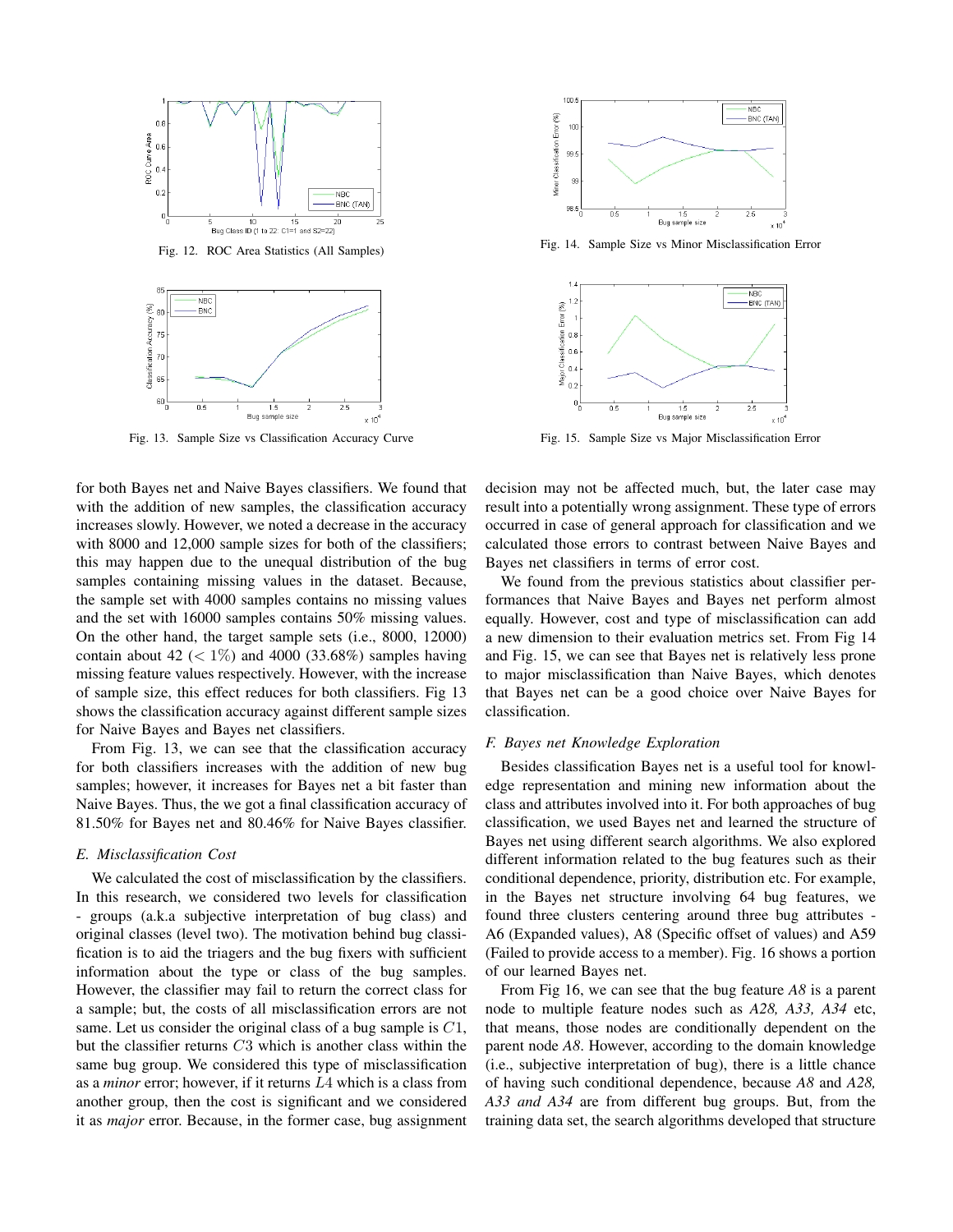

Fig. 16. Bayes net Knowledge Exploration

with *Bayes score* and therefore with maximum posterior probabilities. So, this new information is not ignorable and it can be considered as a new piece of fact which can encourage to rethink about the subjective interpretation of bugs classes. Thus, Bayes net can help in exploring valuable information that can be used for better classification and inferencing.

#### VI. RESULT DISCUSSIONS & IMPLICATIONS

In this section, we discuss about the overall results of our proposed classification approach and the implications of the findings.

#### *A. Overall Classification Results*

In the previous section, we discuss about different metrics related to classifier performance. In case of group-based approach, Naive Bayes classifier performs better than or similar to Bayes net classifier for all groups except Synchronization (S). In our dataset, the bug samples are not equally distributed and therefore different groups contain different number of samples. For example, Computation (C) group contain only 89 bug samples out of 28,266 samples whereas Data, Interface and I/O (D) group contains 18,292 samples. These sample size and the existence of missing feature values influence the classification performance of the classifiers. We noted different classification accuracy for different groups. For example, both classifiers associated to Computation (C) group have the lowest accuracy whereas Logic (L) group classifiers have the highest classification accuracy. One possible reason behind the highest accuracy for Logic (L) group may be the largest feature set which is 28, that means, classifier can detect a sample efficiently with more features specified.

In case of general approach, when we disregard the subjective interpretation of bug classes and consider all 64 features for every bug class, Bayes net performs slightly better (i.e., classification accuracy 81.50%) than Naive Bayes classifier (i.e., classification accuracy 80.64%). That means, increased number of features and samples help the Bayes net to capture the bug feature dependencies more efficiently which results into a structure that fits with the semantics of dataset more accurately. However, it is interesting to note that the independence assumption among bug features (i.e., Naive Bayes) also works fairly well.

Besides classification accuracy,  $\kappa$  statistic is also an important metric for classifier performance [5]. For general approach, both Naive Bayes and Bayes net show a strong agreement with the original bug classes (i.e.,  $\kappa_{NBC} = 0.7495$ ) and  $\kappa_{BNC}$  = 0.7592). However, in case of group based approach, we get poor agreement with the bug classes despite of the higher classification accuracy. For example, Naive Bayes classifier for Logic (L) group has a classification accuracy of 96.97%, but it has a  $\kappa_{NBC} = 0.0672$  which indicates a poor agreement. However, after performing more analysis, we find that the number of bug samples is an important factor that influences the  $\kappa$  values and if we can test with more samples,  $\kappa$  value will be more meaningful.

*ROC* curve is a plot between *True Positive Rate (TPR)* and *False Negative Rate (FNR)* of a classification system and a system with higher *AUC* value is considered to be a better classification system. According to Fig 12, both Naive Bayes and Bayes net show almost similar values except two classes. However, Bayes net has an average *AUC* value which is higher than that of Naive Bayes classifier which indicates that Bayes net is relatively better in predicting true classes of the bug samples.

The next metric we consider for classifier performance is sample size versus classification accuracy curve. From 13, we can see that Bayes net's performance increases relatively faster compared to that of Naive Bayes classifier with the addition of new samples. We test with 28,266 bug samples; however, addition of more sample is likely to signify the performance differences between the classifiers.

We also consider the cost of misclassification and find that Bayes net is less prone of costly errors rather than Naive Bayes. Bayes net considers and tries to explore the conditional dependencies among the bug features that leads to a somehow semantic representation of dataset and prevents from major classification error. On the other hand, Naive Bayes classifier considers a fixed structure of class and attribute which may not reflect the data semantics and lead to major misclassification errors.

Thus, considering all of the above metrics for performance evaluation, we can conclude that, for *CVE* dataset, Bayes net classifier is preferable and it has more potential than Naive Bayes for classification with a little compromise in training cost (e.g., additional step for structure learning), but Naive Bayes is also a good choice for bug classification. We consider two approaches for bug classification in this research exploiting the domain knowledge about the bug class. From the above analysis and discussion, we can also conclude that if the domain knowledge is available about the bug class, the group-based approach with selected bug features is an appropriate solution, otherwise the general approach is always a reliable choice for classification.

#### *B. Implication of Results*

In our research, we apply two Bayesian classifiers for *CVE* dataset classification which is a novel idea. Our findings in the research have several implications. This section focuses on those implications.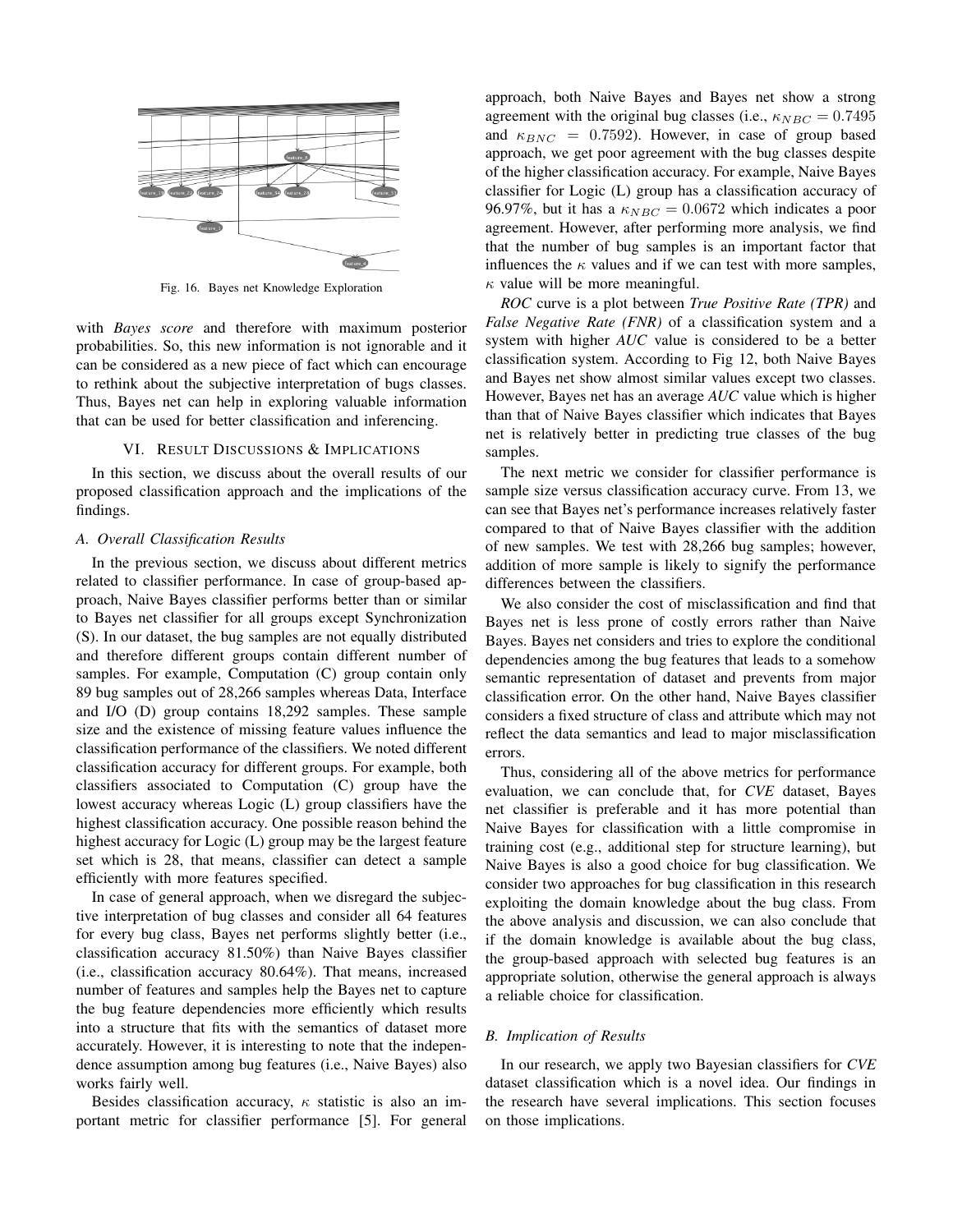*1) Reduction of Effort:* Although the feature extraction is still manual, we propose a machine learning based *automated* classification approach which can significantly reduce the human effort for classification task. The most interesting part of this approach is scalability; whereas manual bug classification is limited to the dataset size or availability of human experts, our approach can be scaled to any sized dataset with suitable feature extraction techniques.

*2) Reduction of Cost:* The proposed approach can significantly reduce the cost of misclassification in terms of time and money. Our approach provides a classification accuracy of 81.50% for *CVE* dataset which can be compared to the existing well-known result of 83% accuracy[13] for another dataset. Thus, if adopted, our approach can greatly help the triagers and the developers with accurate classification information.

*3) Adaptive decision making:* We propose an adaptive decision making approach for bug classification. That means, it is not restricted to only a fixed Naive Bayes classifier, rather it takes adaptive decision based on the availability of the domain knowledge about the bug class. If the triager can predict the group (i.e., level one class) of the bug sample, our algorithm can use the group-based approach for more targeted classification with higher accuracy. However, if the group information is not available (Fig 2-(i)), the proposed algorithm can adopt the general approach for classification considering all features. Thus, our proposed approach provides flexibility during classification and adapts with different available information.

*4) New knowledge exploration:* In section V-F, we show how Bayes net can be used to explore new knowledge about bug class and its features. The learned structure of Bayes net can be used to mine different hidden facts about the conditional dependencies which can be used to update the subjective interpretation of bug classes. For example, the current domain knowledge does not consider a conditional dependence relationship between *A8,specific offset of values* and *A28, Did not catch an exception* as they are from different bug groups; however, observing this fact would help the domain experts to rethink about the subjective interpretation of the bug classes.

#### VII. FUTURE WORKS

In this research, we propose an automated bug classification approach for *CVE* dataset using Bayesian probabilistic approach. We successfully determined the applicability of the approach for the target dataset; however, we have some future plans with the existing works. They are discussed below.

• Automated Bug Feature Extraction: In this research, we use the extracted feature values by Billah and Roy [8] and they are extracted manually. We are planning to automate the feature extraction technique using some IR methods such as *TFIDF, Information gain (IG), Mutual Information (MI)* etc as well as sentiment analysis techniques.

- Feature Values and Weights: In this research, we consider binary values and uniform weights for all the features. In future, we will investigate whether the multinomial values and prioritized weights can better reflect the feature importance or not.
- Reorganization of Bug features: The learned Bayes nets in our experiments reveal certain important information about the conditional dependencies among the bug features. We will exploit that information and analyze the dataset more deeply to update or reorganize the bug features under the bug groups and classes.
- Real World User study: We also have a plan to conduct a real world user study to determine the effectiveness of our proposed approach for classification.

#### VIII. SUMMARY

To summarize, we propose a machine learning based bug classification approach for *CVE* dataset with 28,266 bug samples, 22 classes and 64 bug features. We use two Bayesian classifiers such as Naive Bayes classifier and Bayes net classifier. In our approach, we conduct the experiments from two different view points -group based approach (i.e., exploits the subjective interpretation of bug class and considers selected features) and general approach (i.e., considers all 64 features). We analyze the experimental results and measure the performance of both classifiers using several performance metrics such as classification accuracy,  $\kappa$  statistic,  $AUC$  value, misclassification costs etc. From the analysis, we find that Bayes net classifier is preferable to Naive Bayes for classification with *CVE* dataset. We also find that group-based approach is applicable for bug classification when the bug group is known, otherwise general approach (i.e., considering all features) is a suitable choice for classification.

#### **REFERENCES**

- 
- [1] Area Under an ROC Curve. URL http://gim.unmc.edu/dxtests/roc3.htm. http://www.slideshare.net/gladysCJ/ slidesPhDthesisGCastillo.
- [3] Bayes net Search Algorithms. URL http://www.bayesnets.com/.
- [4] Mitre Corporation: Common Vulnerabilities and Exposures. URL http://cve.mitre. org/data/downloads/index.html.
- [5] Cohen Kappa Statistic. URL http://www.statstodo.com/CohenKappa Exp.php.
- [6] T. Aslam. A Taxonomy of Security Faults in the Unix Operating System. Master's thesis.
- [7] K. Billah. Detecting Dissimilar Classes of Source Code Defects. Master's thesis, University of Saskatchewan, Canada, 2013.
- [8] K. Billah and C.K. Roy. ExTax: A User Driven Classification Framework for Extensible Source Code Defect Taxonomies. Technical report, University of Saskatchewan, Department of Computer Science, 2012.
- [9] R. Chillarege, I.S. Bhandari, J.K. Chaar, M.J. Halliday, D.S. Moebus, B.K. Ray, and M.-Y. Wong. Orthogonal Defect Classification-A Concept for In-Process Measurements. *TSE*, 18(11):943 –956, 1992.
- [10] C. Chow and C. Liu. Approximating Discrete Probability Distributions with Dependence Trees. *TIT*, 14(3):462–467, 1968.
- [11] D. E. Knuth. The Errors of TEX. *Journal of Software: Practice and Experience*, 7:607–685, 1989.
- [12] T. Nakamura, L. Hochstein, and V.R. Basili. Identifying Domain-Specific Defect Classes Using Inspections and Change History. In *ISESE*, pages 346–355, 2006.
- [13] Neelofar, M.Y. Javed, and H. Mohsin. An Automated Approach for Software Bug Classification. In *Proc. CISIS)*, pages 414 –419, 2012.
- [14] C. B. Seaman, F. Shull, M. Regardie, D. Elbert, R.L. Feldmann, Y. Guo, and S. Godfrey. Defect Categorization: Making Use of a Decade of Widely Varying Historical Data. In *Proc. ESEM*, pages 149–157, 2008.